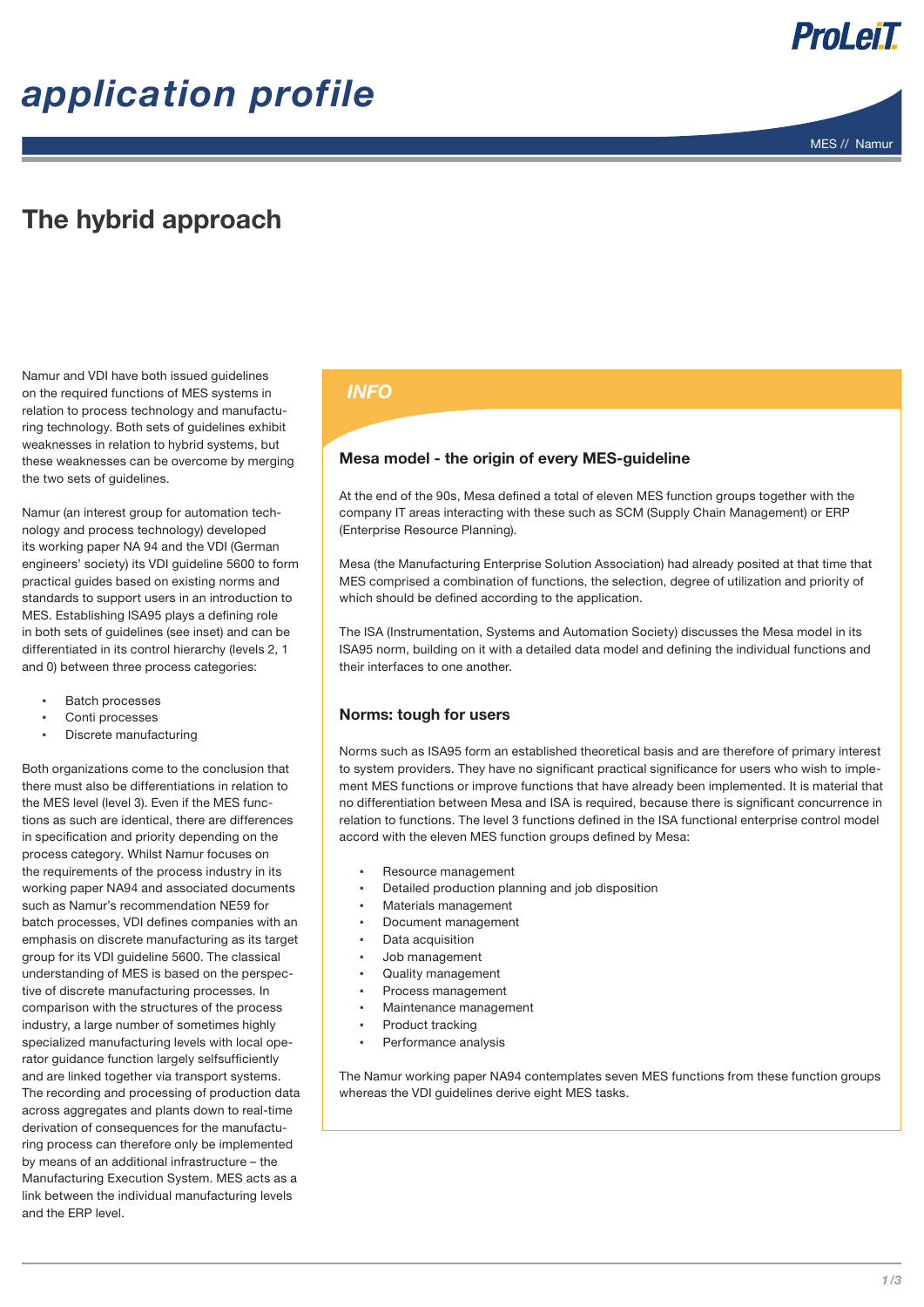### ProLeiT

MES // Namur

# *application profile*

However, process technology dependencies of process levels in the process industry (for example mixing systems, fermentation or drying) inevitably necessitate a significantly higher degree of integration. This leads to a low number of process levels, but the communication between these is however fundamentally more complex. As a result, MES functions generally need to be integrated to some extent directly into the process control level.

### Hybrid overall processes

In reality, a large proportion of the production processes cannot be unambiguously assigned to one of the three categories, as they consist of many sub-processes, which when individually considered are batch processes, conti processes or discrete manufacturing processes. Therefore, MES implementation should not be oriented exclusively in accordance with Namur working paper NA94 or VDI guidelines 5600. Moreover, there is the opportunity to combine the two perspectives. This enables a more comprehensive understanding of MES requirements and thus effective collaboration with system suppliers in the definition and implementation of an MES solution. In a working paper (Computer&AUTOMATION 2006, Vol. 9, p. 86) Namur confirms the view that MES functions need to be integrated to a significant extent in the process control level. Namur expressly refers thereby to the process categories defined by ISA, but also takes into account that there is an almost infinite number of forms combining conti and batch processes.

Depending on the type of operations (mainly conti, batch or discrete processes) various combinations of systems are suggested (for example PCS and LIMS). In this way, Namur clarifies that an MES system is not necessarily required in order to realize MES functions. Working paper NA94 describes seven MES functions with their sub-functions and the information flows between these functions. In addition, Namur provides insights in handling MES projects and technical system requirements necessary for MES solutions. In its guidelines (Computer&AUTOMATlON 2006, Vol. 8, p. 22ff.) VDI brings a fundamental aspect to the forefront – the tasks of an MES. For this purpose, the individual MES functions are compared with the various business processes in a matrix. Even if the VDI guidelines focus on discrete manufacturing processes, the methods for all types of manufacturing are likewise of interest. The comparison enables rapid and reliable

answers to core questions when implementing an MES solution:

- How many MES solutions are required?
- Where is the optimal starting point?
- How can I target the best ratio of outlay to benefit?
- How quickly will I see a positive development?



Positioning of norms and guidelines from ISA, Mesa, Namur and VDI in the ISA control hierarchy.

There is an entry in the VDI matrix for each MES function and every business process as to whether a particular MES task is relevant to a particular sub-process, resulting in the following:

- A list of relevant business processes ranked by the significance of MES to their processing; and
- A ranking of the MES task according to its significance in relation to all business processes.

The results reflect the specific requirements of the relevant application in relation to the deployment of MES functionalities. For further clarification, the relevance of the MES task can be weighted via a points system (for example 0 to 3). Such a tabular representation also highlights the differences between applications from the process industry or manufacturing industry, as the same MES function can have a completely different relevance to individual business process from the overall process.





VDI guideline 5600 looks at discrete processes with many selfsufficient manufacturing levels and superimposed MES (below) whilst Namur's working paper NA94 starts with few process levels with integrated MES.

#### Business processes are often pre-defined

The business processes to be examined generally already exist within the framework of quality management (TQM documentation) and are thus already individual in nature. This must be taken into consideration when implementing the VDI process. In addition, the selection of business processes should be wide, despite the fact that this may seem to entail additional outlay, for only in this way is it possible to log and take into consideration the hidden influences of business processes on production and manufacturing management.

The evaluation is based on the eleven MES functions of Mesa as VDI and Namur's perspective of MES tasks/functions that is oriented towards target groups does not always adequately address the requirements of varying production and manufacturing processes. Some examples follow:

- Namur does not consider Personal Management to be an MES function
- Data acquisition is identified by Mesa as an elementary MES function, but is viewed by Namur as a sub-function of production documentation. In turn, VDI sees data acquisition as an MES task in itself.
- Batch tracking is identified by Mesa as an MES function, perceived by VDI to be a business process and viewed by Namur as a sub-function of quality management.

Namur's working paper NA94 and VDI guideline 5600 both provide fundamental support in the evaluation of individual MES requirements. Despite the fact that both documents are oriented towards target groups, it is recommended that both documents be considered. Namur takes the coexistence of various process categories in the relevant process into consideration and gives valuable pointers for the technical implementation of an MES solution. The VDI approach of com-